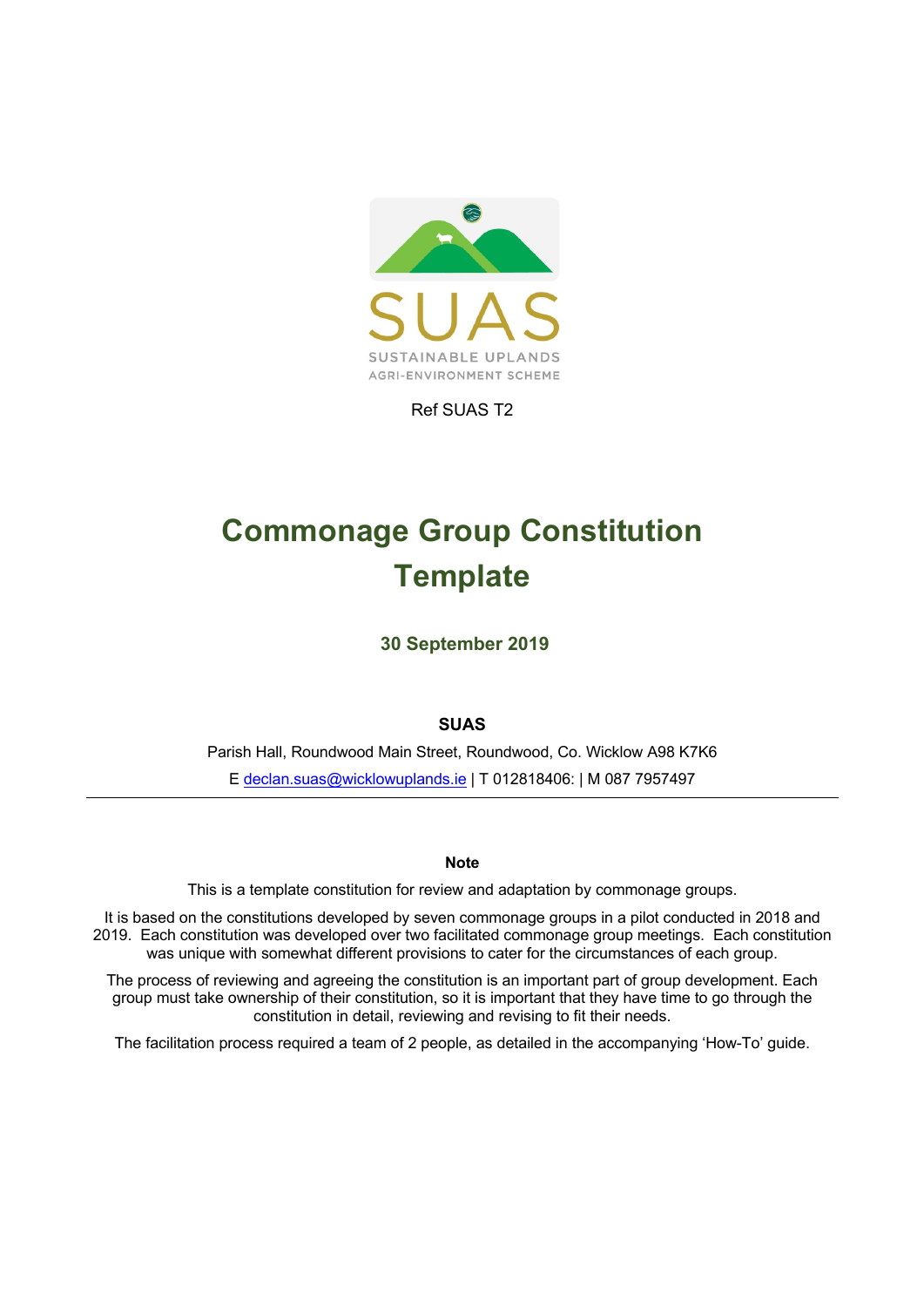# **Constitution of** (Proposed Group Name) **Commonage Group,**

## **Adopted on** (Date of Inaugural Meeting)

#### **1 Name**

1.1 The name of the Organisation is the (Proposed Group Name) Commonage Group, referred to in this document as the Organisation.

#### **2 Definitions**

- 2.1 'The commonage' refers to the lands detailed in the First Schedule to this Constitution.
- 2.2 'Shareholder' refers to an individual who holds Shares/Grazing Rights over the Commonage as set out in the Second Schedule to this Constitution, whether owned or rented.

#### **3 Address**

3.1 The postal address of the Organisation shall be *(Insert address here, or 'The address of the* Secretary').

#### **4 Membership**

- 4.1 The membership of the Organisation will be made up of persons over 18 years of age:
	- (a) Full Member, being shareholders who own/lease shares/grazing rights on the commonage. (May also include other such people that the proposed members agree).
	- (b) Associate Members, being individuals who are not shareholders but have an interest in or impact on the management of the commonage as agreed by the Members.
	- (c) A full member may by letter addressed to the secretary appoint a nominee to attend and vote at meetings on his/her behalf.
- 4.2 All members must apply for membership.
- 4.3 A condition of membership is acceptance of and compliance with the rules of the Organisation.
- 4.4 Full and Associate Membership is to be approved only at a General Meeting of the Organisation by two-thirds of Full Members.
- 4.5 Only Full Members are entitled to vote at meetings of the Organisation.
- 4.6 *Detail here the voting arrangements as agreed by the eligible group members.* (Options include; one member one vote; votes proportional to rights held on commonage; voting based on usage of the commonage; any other arrangement as agreed by eligible group members)
- 4.7 The Names and Addresses of all Members shall be lodged with the Secretary of the Organisation and recorded in a book and will be available for inspection by any Member of the Organisation.
- 4.8 A Member shall cease to be a Member if:
	- (a) The Member gives written notice to the Secretary of the resignation of membership.
	- (b) The Member ceases to have an interest as specified above.
	- (c) The Member behaved in a manner inconsistent with the membership of the Organisation and the Organisation resolves by a majority of two-thirds of the voting Members at a General Meeting to remove the Member from membership of the Organisation.

#### **5 Purpose and Objects.**

- 5.1 The purpose of the Organisation is to ensure the good management of the commonage, including economic and ecological sustainability, in the interests of its shareholders and wider society in conjunction with other persons or bodies as appropriate.
- 5.2 The objects of the Organisation are to:
	- (a) Organise cooperative efforts for the management of the commonage.
	- (b) Facilitate agreement with external bodies for the management of the commonage.
	- (c) Support the interests and rights of the commonage shareholders.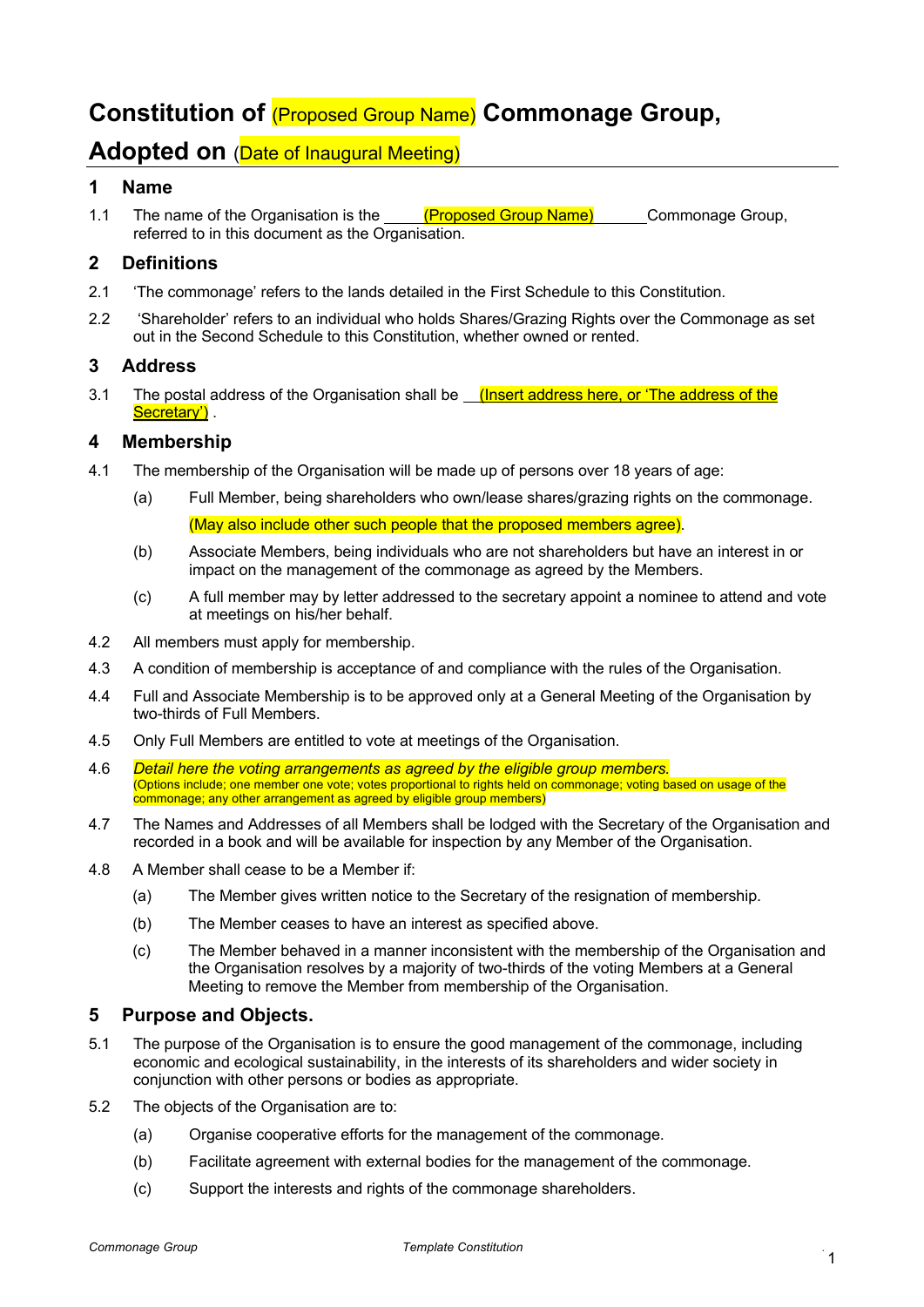- (d) Retain the support of at least two-thirds of the shareholders.
- 5.3 Nothing in the Purpose or Objects shall imply that the rights of any of the shareholders have been transferred to the Organisation.
- 5.4 Any income and properties of the Organisation, whence so ever derived, shall be applied solely towards the promotion of its purpose and objects as set out in this Constitution. The Organisation is not set up for the purpose of profit.

#### **6 Powers**

- 6.1 The Organisation has the power to:
	- (a) Approve membership.
	- (b) Enter agreements with external bodies.
	- (c) Agree and ensure compliance with Organisation rules.
	- (d) Appoint the Officers of the Organisation and remove them as required.
	- (e) Regulate grazing on the commonage, respecting established shareholder rights.
	- (f) Manage the Organisation finances (if any), including regulating the receiving and distributing of relevant and available funds and issuing requests for or approval of proposed payments.
	- (g) Take any other lawful measures agreed by its members to achieve its purpose and objects.

#### **7 General Meetings**

- 7.1 An Annual General Meeting of the Organisation shall be held in the month of proposed month for AGM in each year and fifteen months shall not elapse without an annual general meeting.
- 7.2 Notice of an Annual General Meeting must name it as such and be accompanied by a copy of the accounts (if any).
- 7.3 At the Annual General Meeting the following business will be discussed:
	- (a) Apologies for absence.
	- (b) Minutes of the last Annual General Meeting.
	- (c) Matters arising.
	- (d) The acceptance of accounts for the previous financial year (if any).
	- (e) The appointment of any such auditors for the following year as required by law and/or by the Organisation.
	- (f) The election of the Officers of the Organisation.
	- (g) Motions on the agenda e.g. admittance of new Members.
	- (h) Such other business as shall be communicated to the Secretary for discussion at the meeting with due respect for the notice period for the meeting.
- 7.4 Other General meetings shall be called Extraordinary General Meetings and may be convened at any time and shall be convened within 35 days of receipt of a request from the Officers or a request in writing signed by at least *insert proportion* of the Full Members of the Organisation. Such requests must state the purpose for which the meeting is required.
- 7.5 The Secretary shall at least 30 days before any General Meeting send to every Member (Full and Associate) at their recorded address a notice in writing of that meeting stating the time and place where it will be held and the general nature of the business to be conducted, to include the text of any resolution to be proposed including nominations for Officers.
- 7.6 The accidental omission to give notice of a meeting to a Member, or the non-receipt of notice of a meeting by any person entitled to receive notice, shall not invalidate the proceedings at that meeting.
- 7.7 A Member may appoint a proxy, who need not be a member, to attend a general meeting to speak and vote on his/her behalf. A proxy must be appointed in writing and the written appointment must be delivered to the Secretary of the Organisation at least 24 hours prior to the General Meeting of the Organisation. A proxy vote will be counted as per the vote of the Member on whose behalf the proxy is representing.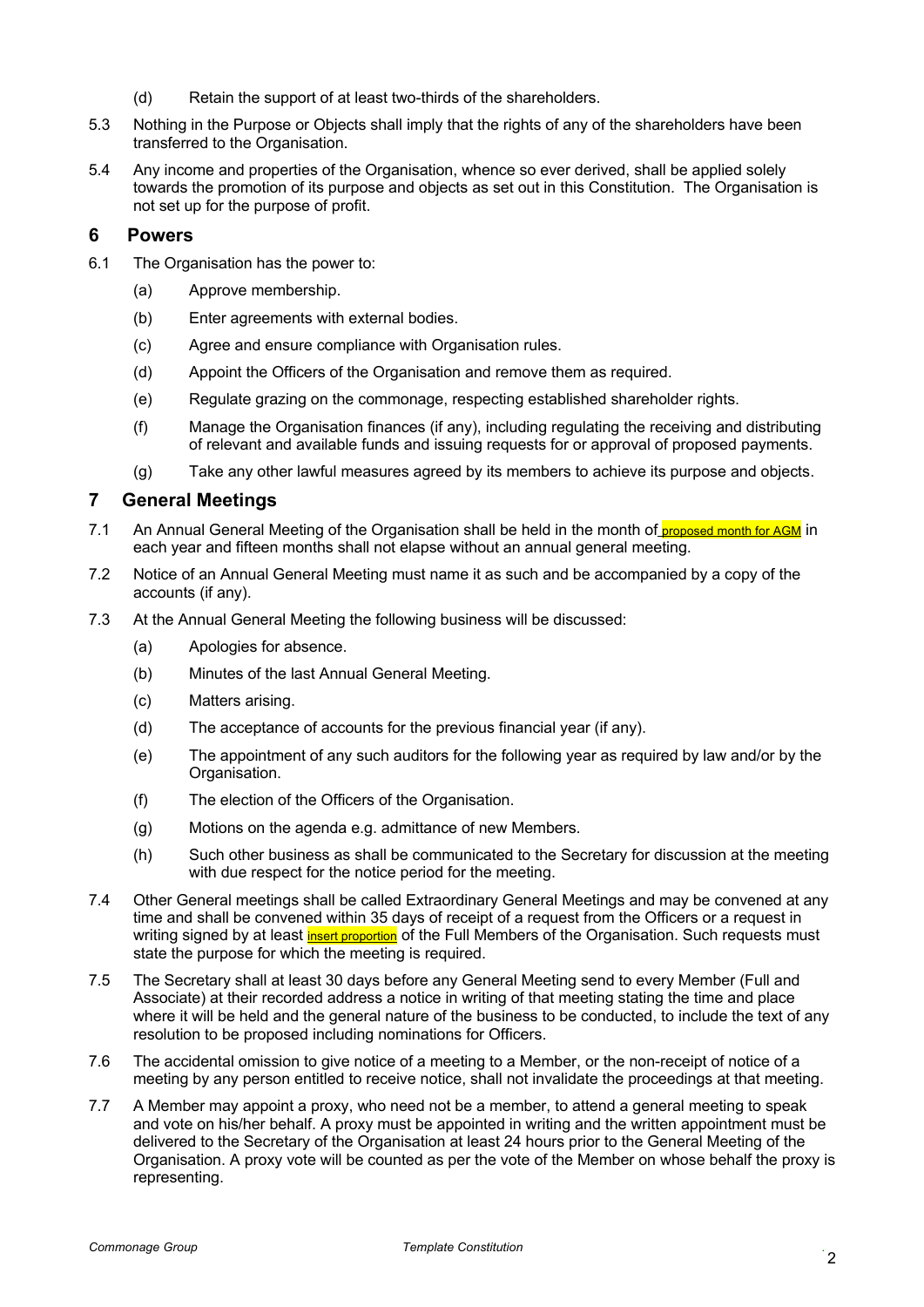- 7.8 No business is to be transacted at any meeting unless a quorum is present.
	- (a) The quorum for the General Meetings shall be **insert proportion** of voting members.
	- (b) If a quorum is not present within 15 minutes of the time stated in the notice for the start of the meeting, it is to be adjourned to another time to be determined by the Members. If any adjournment is for longer than 14 days, at least 7 days' notice of the time and place at which it is to be resumed must be given in writing to all those entitled to notice of the meeting.
	- (c) If a quorum is not present at the reconvened meeting within fifteen minutes of the time specified for the start of the meeting the members present in person or by proxy at that time shall constitute the quorum for that meeting.
- 7.9 All Members of the Organisation are entitled to attend all meetings.
- 7.10 At all meetings of the Organisation each Full Member shall vote, (as per condition 4.6 above) by show of hands or by recorded vote if requested by one or more Full Members.
- 7.11 All decisions of the Organisation at a General Meeting shall be decided by:
	- (a) A clear consensus where there are no objections or request for a vote.
	- (b) A insert proportion majority vote.
- 7.12 Minutes of General Meetings will be taken by the Secretary who shall record them in a minute book or if absent by another Member appointed by the Chair, and will be laid before the next General Meeting for approval.
- 7.13 Unless a recorded vote is duly demanded, a declaration by the Chair that a resolution has been carried or not, and an entry to that effect in the minutes of the meeting shall be conclusive evidence of the fact.
- 7.14 A Member is entitled to inspect the minutes of all General Meetings and the accounting records, correspondence and other documents belonging to the Organisation, upon reasonable written notice to the Secretary.
- 7.15 A general meeting is chaired by:
	- (a) the Chair or
	- (b) in the Chair's absence, a Member of the organisation selected by the Members present, or
	- (c) if there is none, a Member of the Organisation selected by the Members present.
- 7.16 No business may be transacted at any general meeting unless it was specified in the notice of the meeting or is of a trivial nature and the Chair of the meeting agrees.
- 7.17 The Chair of any meeting may, with the consent of the Members at the meeting, adjourn it from time to time and place to place. If any adjournment is for longer than 14 days, at least 7 days' notice of the time and place at which it is to be resumed must be given in writing to all those entitled to notice of the meeting.

#### **8 Regular meetings**

- 8.1 In addition to General Meetings, at least insert proposed number of regular meetings regular meetings are to be held during the year, one of which may be held at the time of the Annual General Meeting.
- 8.2 The quorum for regular meetings shall be half of voting members. If a quorum is not present, then the provisions above for the quorum of an adjourned meeting shall be applied.
- 8.3 The notice period for regular meetings shall be **insert number of** days.
- 8.4 All decisions at regular meetings shall be decided by:
	- (a) A clear consensus where there are no objections or request for a vote.
	- (b) A simple majority vote, by all eligible members, with the Chair having a casting vote in the event of a tie.
- 8.5 Minutes of all meetings will be kept by the secretary of that meeting, or in the absence of the secretary by a member nominated and seconded at the meeting, and made available to all members within 14 days of the meeting. The minutes of each meeting are to be presented at the next meeting for review and approval.
- 8.6 As for General Meetings, a Member may appoint a proxy to attend, speak and vote on his/her behalf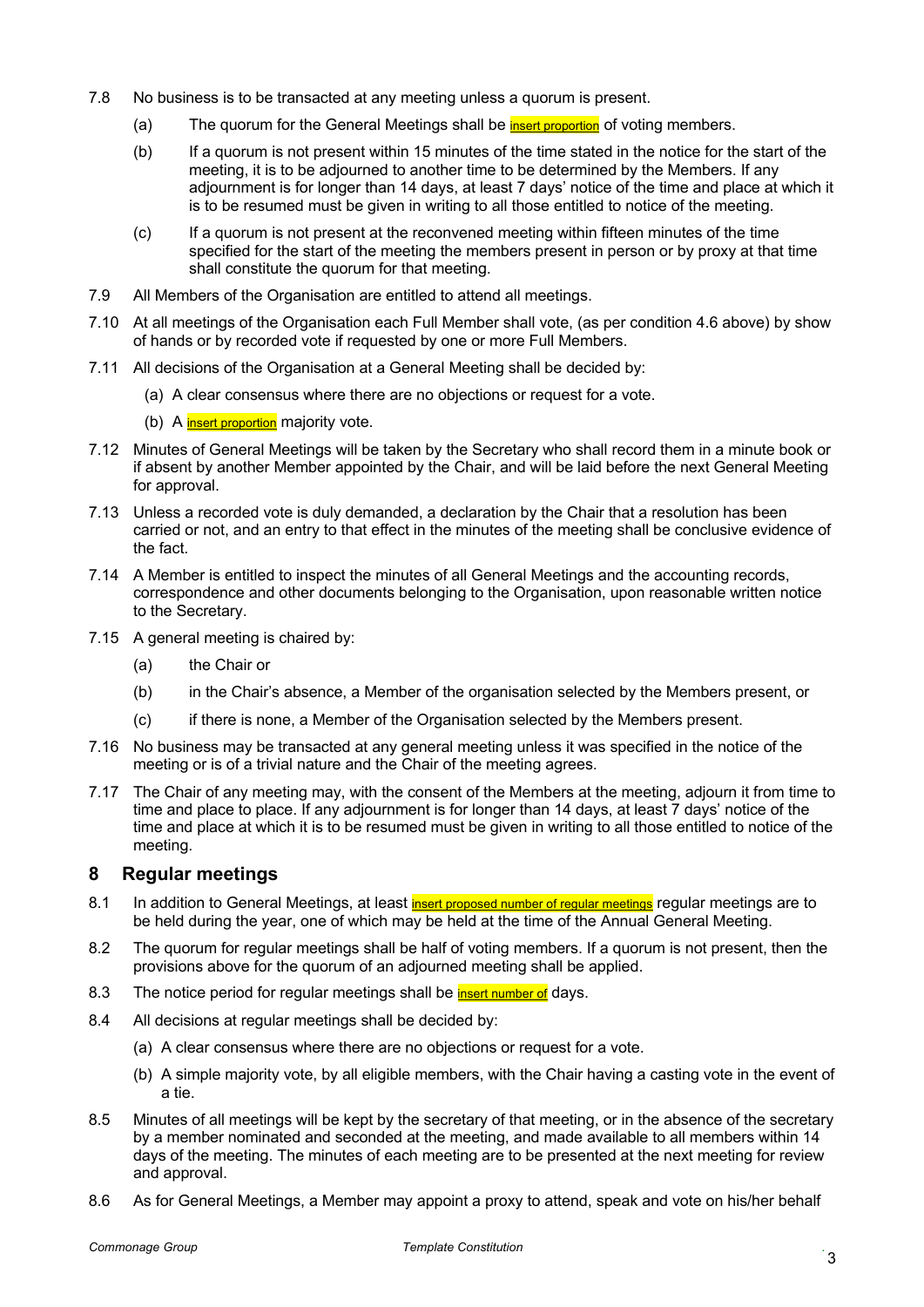#### **9 Officers**

- 9.1 The Organisation will have elected Officers of the Organisation comprising of a Chair, a Secretary and a Treasurer, who shall be Members of the Organisation (Full or Associate).
- 9.2 The Officers shall firstly be elected at an inaugural General Meeting of the Organisation in accordance with the following rules:
	- (a) The Officers will remain in office until the next Annual General Meeting of the Organisation when the new Officers are elected. Any Officer may stand for re-election provided that every Member who has served as an Officer for **insert number** years in a row shall stand down and shall not be reelected to the same post for at least 12 months.
	- (b) The Secretary will circulate in adequate time in advance a request to all Members to invite their nominations for Officers 50 or more days before an Annual General Meeting.
	- (c) Nominations for Officers must be made in writing 35 days or more before an Annual General Meeting at which each place will be filled by an election.
	- (d) The Secretary will circulate the names of the candidates nominated for Officers with the notice of the meeting.
	- (e) If no nominations are received, those present at a General Meeting may agree to appoint officers at that meeting.
- 9.3 A person will cease to be an Officer by:
	- (a) Ceasing to be a member.
	- (b) Resigning from office by written notice to the Secretary of the Organisation.
	- (c) Failing to attend three consecutive meetings of the Organisation without giving adequate reason.
- 9.4 An Officer is not entitled to appoint an alternative or proxy to act as Officer on their behalf.
- 9.5 Officers must act in accordance with the decisions and policies of the Organisation and may not make any material decisions outside of the meetings of the Organisation.
- 9.6 The chair shall
	- (a) Ensure the good functioning of the meetings of the Organisation.
	- (b) Act as spokesperson for the Organisation.
- 9.7 Aside from when chairing meetings of the organisation, the Chair may nominate another member to deputise as vice-Chair who shall deputise for the Chair when the Chair is unavailable.
- 9.8 The Secretary shall
	- (c) Record the minutes of all meetings of the Organisation in writing and make them available to members without delay.
	- (d) Help the Chair in organising meetings.
	- (e) Receive, report on and reply to all correspondence of the Organisation.
- 9.9 The Treasurer shall manage the finances of the Organisation as set out in the provisions below.

#### **10 Liabilities**

10.1 No Officer will be responsible or liable for any loss suffered by the Organisation as a result of the discharge of their duties on its behalf except such loss as arises from his/her wilful default, and shall be entitled to be indemnified out of the assets of the Organisation for all expenses and other necessary liabilities incurred in the discharge of their duties.

#### **11 Finance**

- 11.1 All money raised by or on behalf of the Organisation shall be applied to further the Objects of the Organisation and for no other purpose, provided that nothing herein contained shall prevent the payment in good faith of reasonable and proper remuneration to any Member or employee of the Organisation or the re-payment of vouched out-of-pocket expenses.
- 11.2 The Treasurer shall receive all moneys due to the Organisation.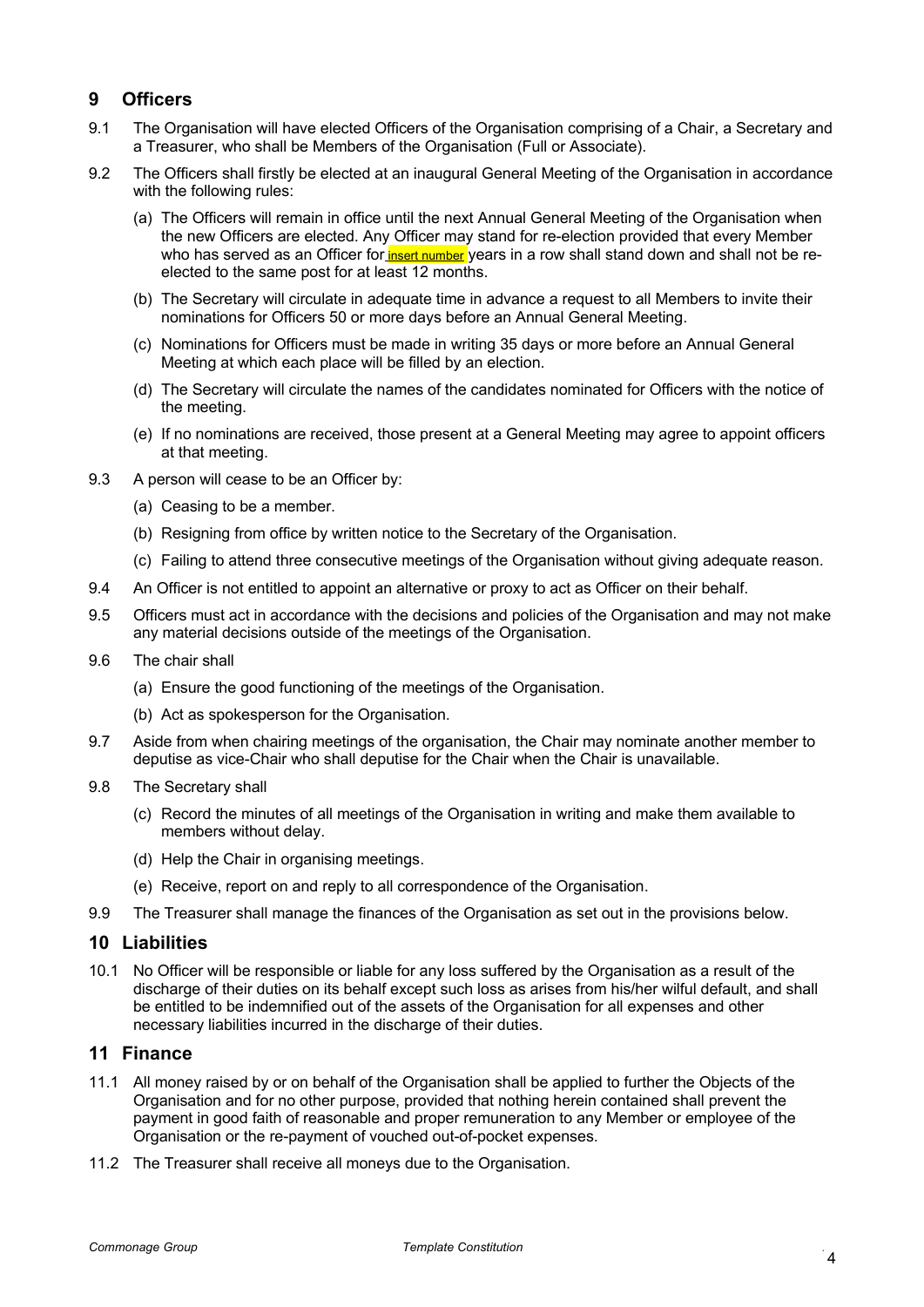- 11.3 The Treasurer shall ensure that proper accounts of the finances of the Organisation are kept, showing all transactions including money received and expended, directly or on its behalf, and its assets and liabilities, in such a way as to explain its transactions clearly to all members.
- 11.4 A statement of accounts for the last financial year shall be submitted by the Treasurer to the Annual General Meeting.
- 11.5 If the Organisation has a bank account, all moneys received by the Organisation will be credited to this account without undue delay.
- 11.6 If so agreed by the Organisation at a General Meeting, a bank account shall be opened in the name of the Organisation in any financial institution of its choice. The Members shall authorise the Treasurer, the Secretary of the Organisation and one other member to sign cheques on behalf of the Organisation ('the Authorised Signatories'). All cheques must be signed by not less than two Authorised Signatories.
- 11.7 The Organisation may require, by resolution at a General Meeting, that accounts are audited at least once a year by an auditor appointed at the Annual General Meeting.

#### **12 Data Protection**

12.1 Members consent to the Organisation obtaining, recording, holding and retaining personal data solely for the purposes of the Organisation, either on computer or in a manual filing system, and consent to the use of all such data including its necessary disclosure to third parties for the proper and effective functioning of the Organisation and in accordance with law only.

#### **13 Miscellaneous**

13.1 The Organisation is not a partnership, or joint venture, and nothing in this constitution constitutes a contract of employment or agency.

#### **14 Notices**

- 14.1 Notice given under this Constitution:
	- (a) to the Organisation, shall be sent by post or delivered to the Secretary at the postal address of the Secretary recorded in the minutes of the last general meeting.
	- (b) to Members for General Meetings, is to be delivered personally or sent by post to the last address of the Member known to the Organisation.
	- (c) To Members for regular ordinary meetings may be delivered by such electronic communication as is agreed at a General Meeting.
- 14.2 Proof that an envelope containing a notice was properly addressed, prepaid and posted shall be conclusive evidence that notice was given.
- 14.3 A notice shall be deemed to be given 48 hours after posting.

#### **15 Alteration**

15.1 The Constitution of the Organisation may be amended by resolution at a General Meeting of the Organisation with the concurring votes of not less than three-quarters of those voting Members present.

#### **16 Dissolution**

- 16.1 The Organisation shall be dissolved on the passing of a resolution to that effect with the concurring votes of not less than three-quarters of those voting Members present at a General Meeting.
- 16.2 Upon the dissolution of the Organisation, any surplus funds (if any) remaining after the satisfaction of all its debts and liabilities shall be divided equally between all Members.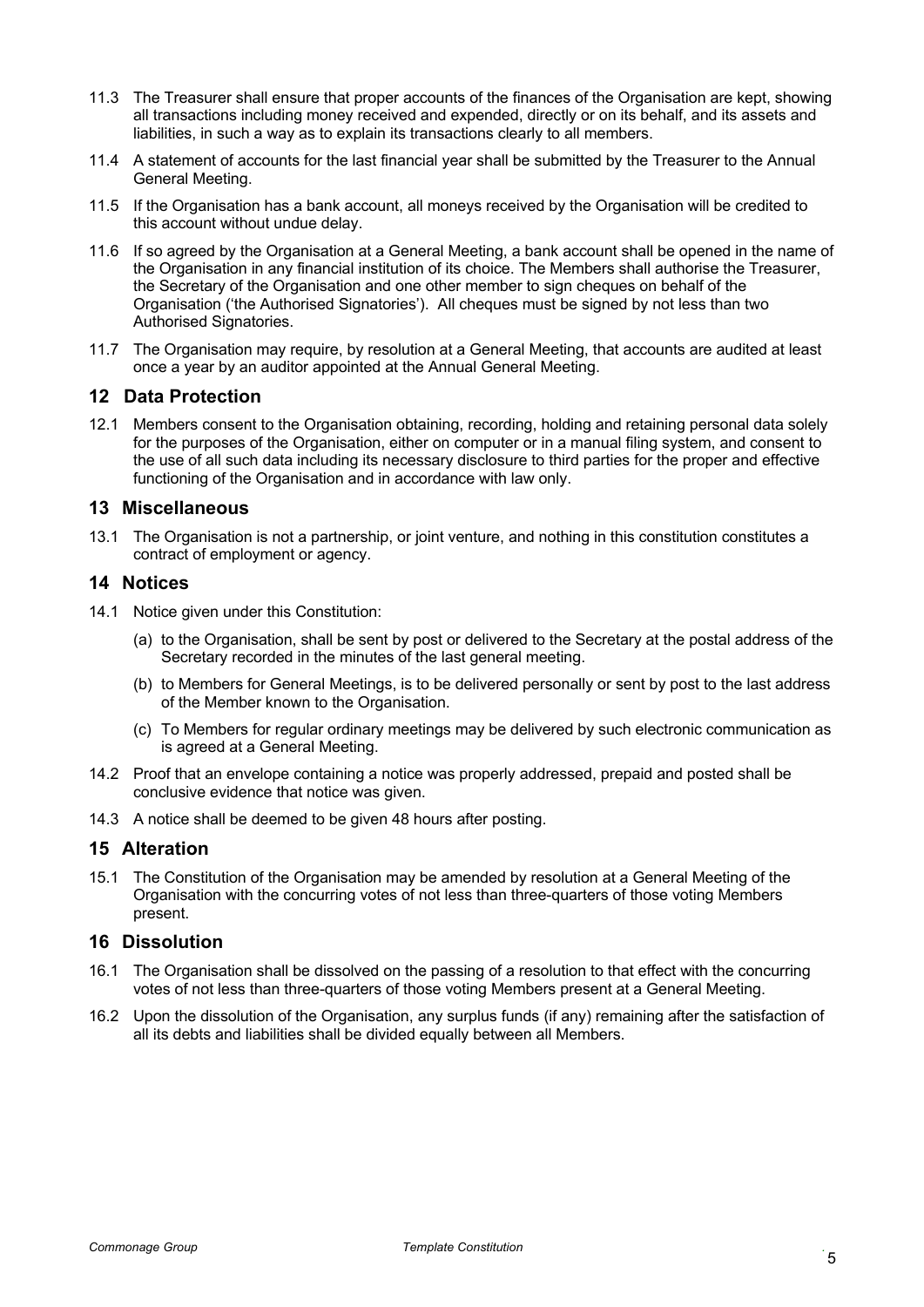### **FIRST SCHEDULE**

The lands as outlined on map below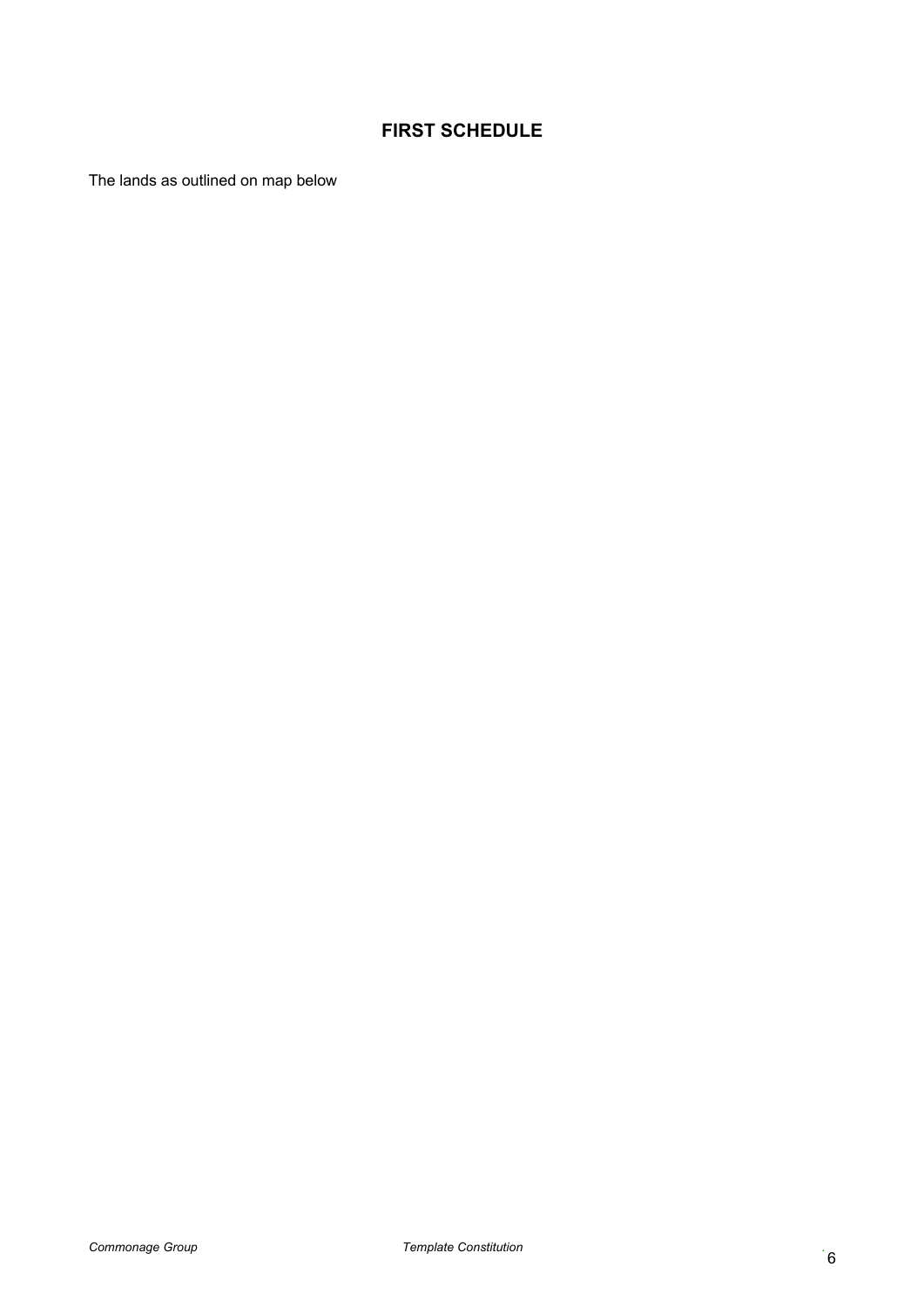#### **SECOND SCHEDULE**

### **GRAZING DETAILS**

Details of shareholding (e.g. area / collops / grazing rights).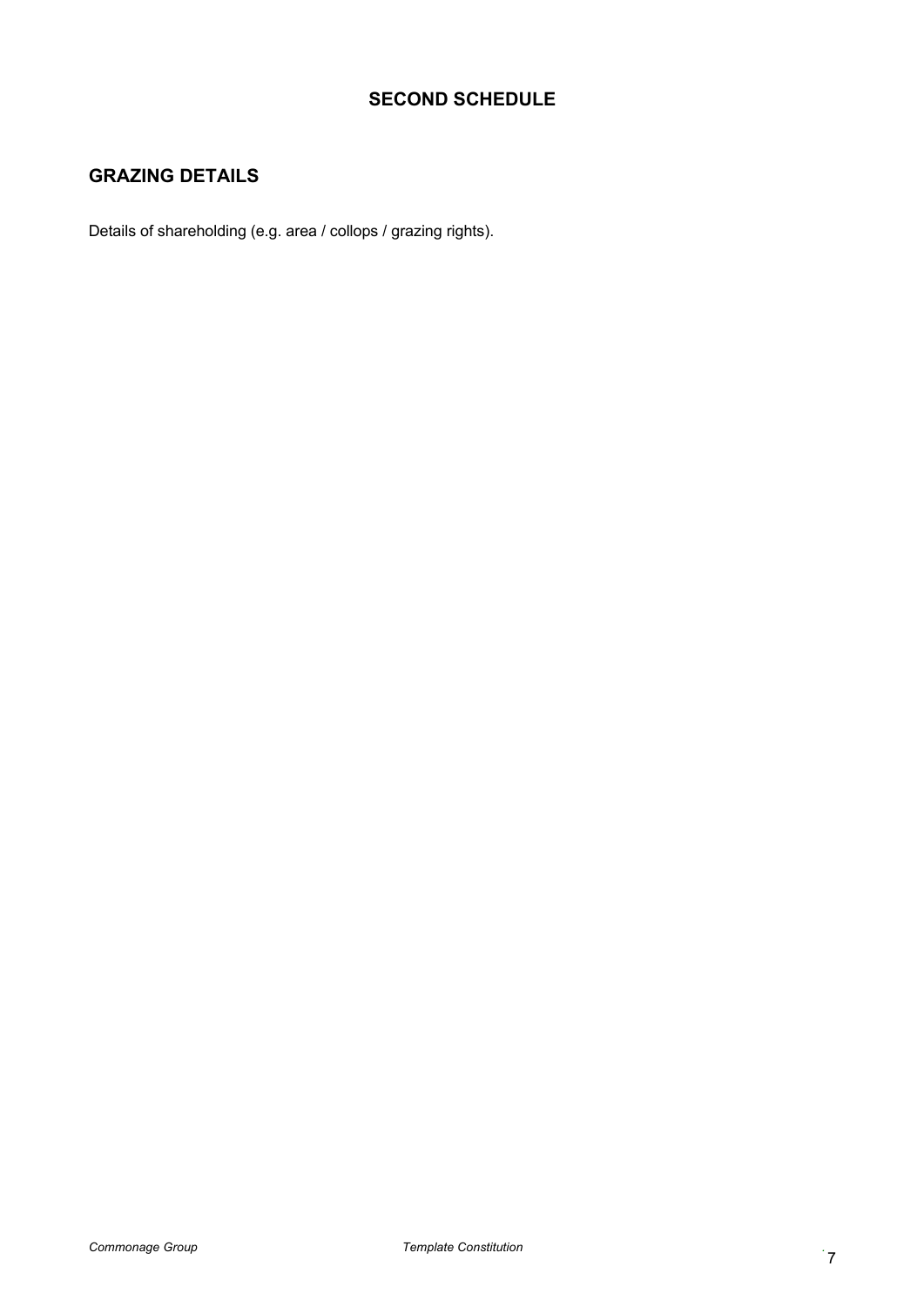# **Appendix 1: Minutes of Inaugural Meeting**